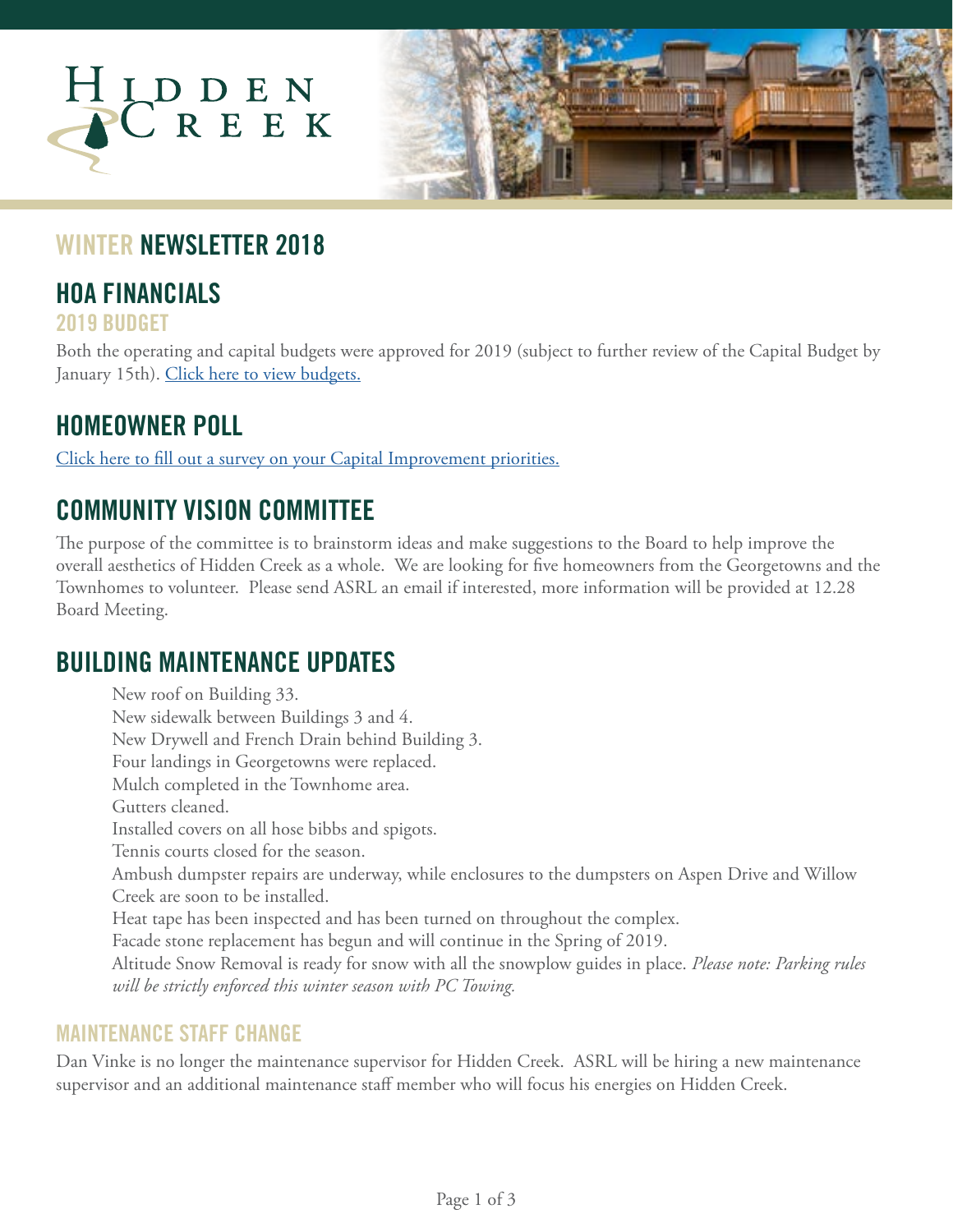## **PREPARING FOR WINTER**

### **HEAT IN UNITS**

Each unit owner is responsible for maintaining the temperature in all parts of their unit at a temperature sufficient to protect against freezing pipes and subsequent water damage.

1. Note: Safe temperatures in units require setting the heating thermostat considerably higher than 32F degrees in order to maintain temperatures high enough to protect pipes during prolonged cold and sub-zero temperatures. 2. It is recommended that, on a 24 hour a day basis, a minimum temperature of 65F degrees be maintained at all times and that higher temperatures must be maintained during prolonged cold periods. The unit owner is responsible for adequate thermostat temperature settings and for maintaining safe temperature in the unit.

#### **CHIMNEY CLEANING AND INSPECTION**

According to our rules and regulations, wood burning fireplaces are required to have yearly chimney cleaning and inspection. Gas fireplaces are required to be cleaned and inspection every five years. Reports are to be submitted to the Management Company (ARSL). If an owner fails to have the work performed, the Association will have the chimney serviced (and repaired if needed) at the owner's expense.

Summit County Health Dept. will be administering a program to allow moderate to low income families to switch wood burning fire places to gas fireplaces. For more information, please contact: [https://summitcountyhealth.org/](https://summitcountyhealth.org/public-announcements/epa-air-quality-grant-2018/) [public-announcements/epa-air-quality-grant-2018/](https://summitcountyhealth.org/public-announcements/epa-air-quality-grant-2018/)

# **ONLINE RESOURCES AND ADDITIONAL INFORMATION**

Please click here to view the updated governing documents.

Rules and Regulations Remodel Agreement Pet Registration

> *All pets must be registered before they are brought on property. Any owner found in violation of allowing dogs on property without registration will be fined. Pets must have collar tags attached when they are found outside. Please send pet registration form to ASRL.*

Hidden Creek Remodel Standards

 Deck Window Storm/Screen Door specifications

#### **RECYCLING**

Please remember to break down boxes

Glass and plastic bags are not recyclable in the Hidden Creek recycle dumpsters Recycle Utah, 1951 Woodbine Way (435) 649-9698, will accept glass for recycling Plastic bags can be recycled at many grocery stores i.e Smiths, Wal-Mart, etc. New signs will be placed on dumpsters indicating where community recycling is located